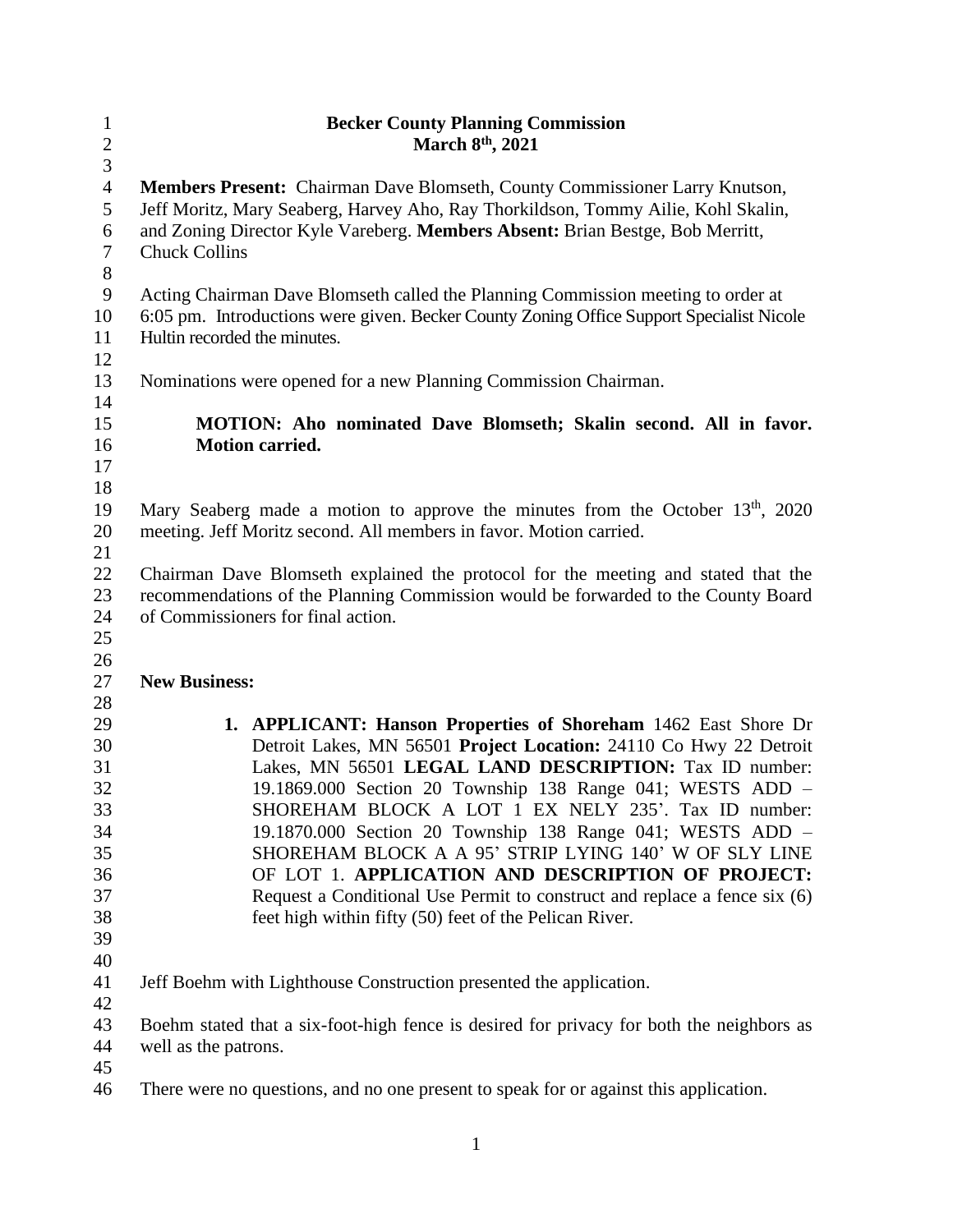| 47       |                                                                                                                                                         |
|----------|---------------------------------------------------------------------------------------------------------------------------------------------------------|
| 48       | Testimony closed.                                                                                                                                       |
| 49       |                                                                                                                                                         |
| 50       | <b>MOTION:</b> Seaberg motioned to accept the application as submitted; Skalin                                                                          |
| 51       | second. All in favor. Motion carried.                                                                                                                   |
| 52       |                                                                                                                                                         |
| 53       |                                                                                                                                                         |
| 54       |                                                                                                                                                         |
| 55       |                                                                                                                                                         |
| 56       | 2. APPLICANT: Sandra Orthmeyer Vetter 19818 Co Hwy 32 Rochert,                                                                                          |
| 57       | MN 56578 Project Location: Co Hwy 32, Corner of 335 <sup>th</sup> Rochert, MN                                                                           |
| 58       | 56578 LEGAL LAND DESCRIPTION: Tax ID number: 10.0271.000                                                                                                |
| 59       | Section 14 Township 139 Range 040 E 122 RDS OF N1/2 OF NW1/4                                                                                            |
| 60       | LESS 12.77 AC & E 2 RDS APPLICATION AND DESCRIPTION OF                                                                                                  |
| 61       | <b>PROJECT:</b> Request to amend an existing Conditional Use Permit,                                                                                    |
| 62       | recorded document no. 658932, to increase crushing and Hauling                                                                                          |
| 63       | operations.                                                                                                                                             |
| 64       |                                                                                                                                                         |
| 65       |                                                                                                                                                         |
| 66       | Dale Renner presented the application.                                                                                                                  |
| 67       |                                                                                                                                                         |
| 68       | Renner stated they would like to change operating hours to be as needed in order to keep                                                                |
| 69       | up with demand of product.                                                                                                                              |
| 70       |                                                                                                                                                         |
| 71       | Aho asked if that means every day.                                                                                                                      |
| 72       |                                                                                                                                                         |
| 73       | Renner stated its more because of weather interfering with the few allowable days they                                                                  |
| 74       | currently have.                                                                                                                                         |
| 75       |                                                                                                                                                         |
| 76       | Knutson asked if they stockpile at all.                                                                                                                 |
| 77       |                                                                                                                                                         |
| 78       | Renner said they do. They put up a pile of as much as they can for 2 days out of the                                                                    |
| 79       | month.                                                                                                                                                  |
| 80       |                                                                                                                                                         |
| 81       | Knutson asked how big of an area for mining and how long this process will last.                                                                        |
| 82       |                                                                                                                                                         |
| 83       | Renner stated that it depends on how much product sells, but there is always a need for it.                                                             |
| 84       | He also stated that they are permitted to mine 15 acres, and that they use up maybe an                                                                  |
| 85       | acre in a year.                                                                                                                                         |
| 86       |                                                                                                                                                         |
| 87       | Seaberg asked Renner if he could be more specific with the hours he's requesting.                                                                       |
| 88       |                                                                                                                                                         |
| 89<br>90 | Renner stated they would ideally crush a week or two in the spring and then not have to<br>do that in the summer, but it is depends how much they sell. |
| 91       |                                                                                                                                                         |
| 92       | There were no questions, and no one present to speak for or against this application.                                                                   |
|          |                                                                                                                                                         |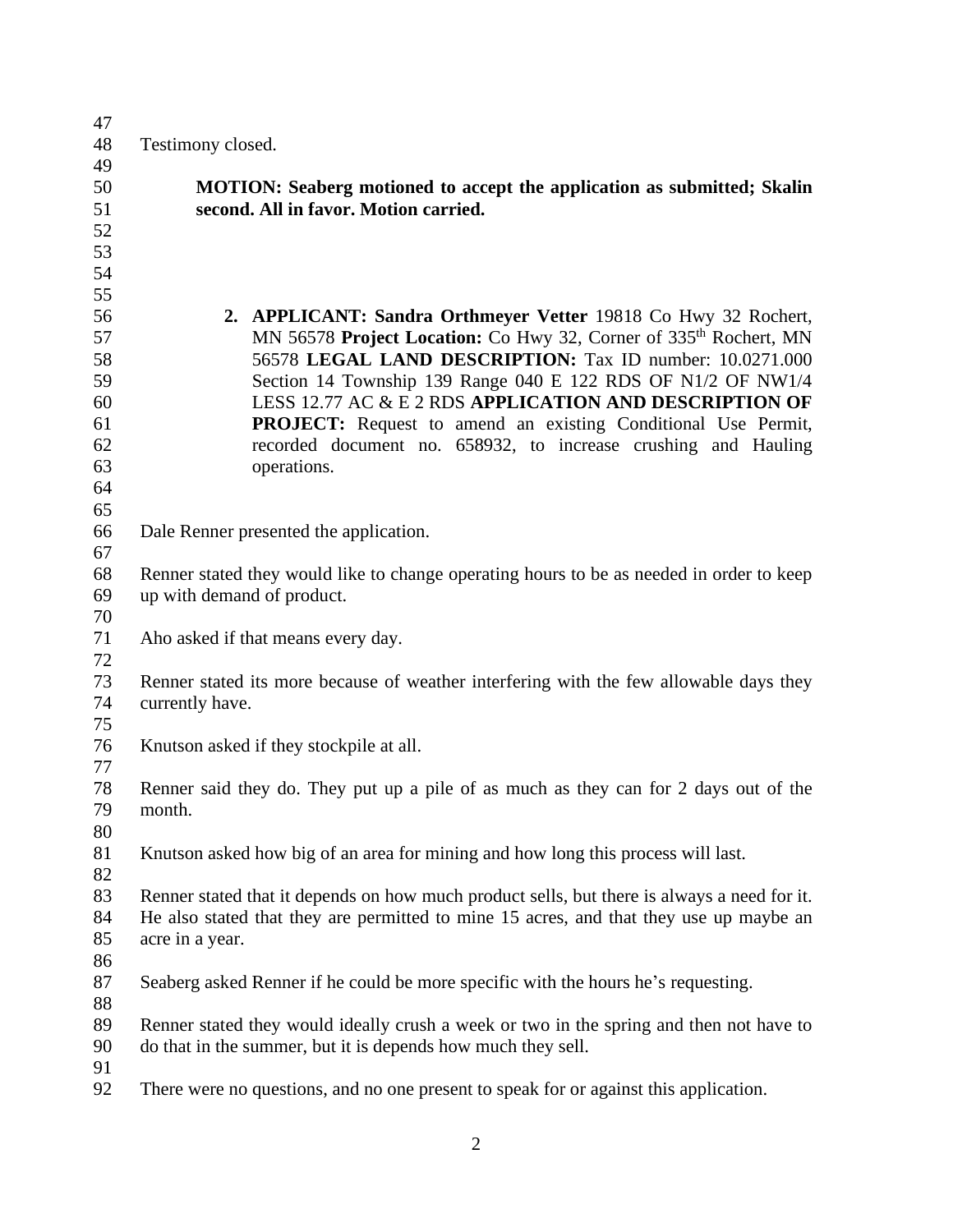| 93  |                                                                                              |
|-----|----------------------------------------------------------------------------------------------|
| 94  | <b>Testimony Closed.</b>                                                                     |
| 95  |                                                                                              |
| 96  | Members discussed the open-endedness of the hours.                                           |
| 97  |                                                                                              |
| 98  | <b>MOTION:</b> Seaberg motioned to amend the existing conditional use permit to              |
| 99  | allow crushing and hauling on an as needed basis between the hours of 7:30                   |
| 100 | am - 5:00pm, Monday through Friday; Aho second. Roll Call. All in favor.                     |
| 101 | <b>Motion carried.</b>                                                                       |
| 102 |                                                                                              |
| 103 |                                                                                              |
| 104 |                                                                                              |
| 105 | <b>3. APPLICANT: Richard &amp; Dana Laine</b> 20781 Co Rd 117 Osage, MN                      |
| 106 | 56570 Project Location: 20781 Co Rd 117 Osage, MN 56570 LEGAL                                |
| 107 | LAND DESCRIPTION: Tax ID number: 33.0118.000 Section 10                                      |
| 108 | Township 139 Range 038 LOT 1 & SW1/4 OF NW1/4 APPLICATION                                    |
| 109 | AND DESCRIPTION OF PROJECT: Request a Conditional Use                                        |
| 110 | Permit for a Commercial Planned Unit Development (PUD) to have 8 RV                          |
| 111 | sites and a 12 slip dock system.                                                             |
| 112 |                                                                                              |
| 113 |                                                                                              |
| 114 | Thomas Winters, Attorney for Richard & Dana Laine presented the application.                 |
| 115 |                                                                                              |
| 116 | Winters noted that the site was surveyed for fourteen (14) RV sites, but that Laine is       |
| 117 | asking to go smaller with eight (8) RV sites.                                                |
| 118 |                                                                                              |
| 119 | Winters stated that Mr. Laine has met with he DNR in regard to docking, and that the         |
| 120 | DNR has given Laine a couple locations they feel would be best for docking.                  |
| 121 |                                                                                              |
| 122 | Winters stated that Mr. Laine is trying to make this project as safe as possible. Winters    |
| 123 | stated there is plenty of visibility in both directions of the road. He said that Mr. Laine  |
| 124 | will have a fence with one opening to permit crossing in only one place across the road.     |
| 125 | Mr. Laine will also have appropriate lighting.                                               |
| 126 |                                                                                              |
| 127 | Winters stated that the Hwy department would be willing to install pedestrian crossing       |
| 128 | signs at Laine's cost.                                                                       |
| 129 |                                                                                              |
| 130 | Winters stated that there is a parking area on the east side of the property for parking and |
| 131 | a garbage site. This site will not be visible from the lake.                                 |
| 132 |                                                                                              |
| 133 | Winters also stated that Mr. Laine intends to keep all RVs maintained in great condition,    |
| 134 | and that interviews would be conducted for each potential renter.                            |
| 135 |                                                                                              |
| 136 | Thorkildsan expressed concern for pedestrians needing to cross the road in order to get      |
| 137 | lake access. Thorkildsan also asked how much lakeshore would be used for the docking         |
| 138 | system.                                                                                      |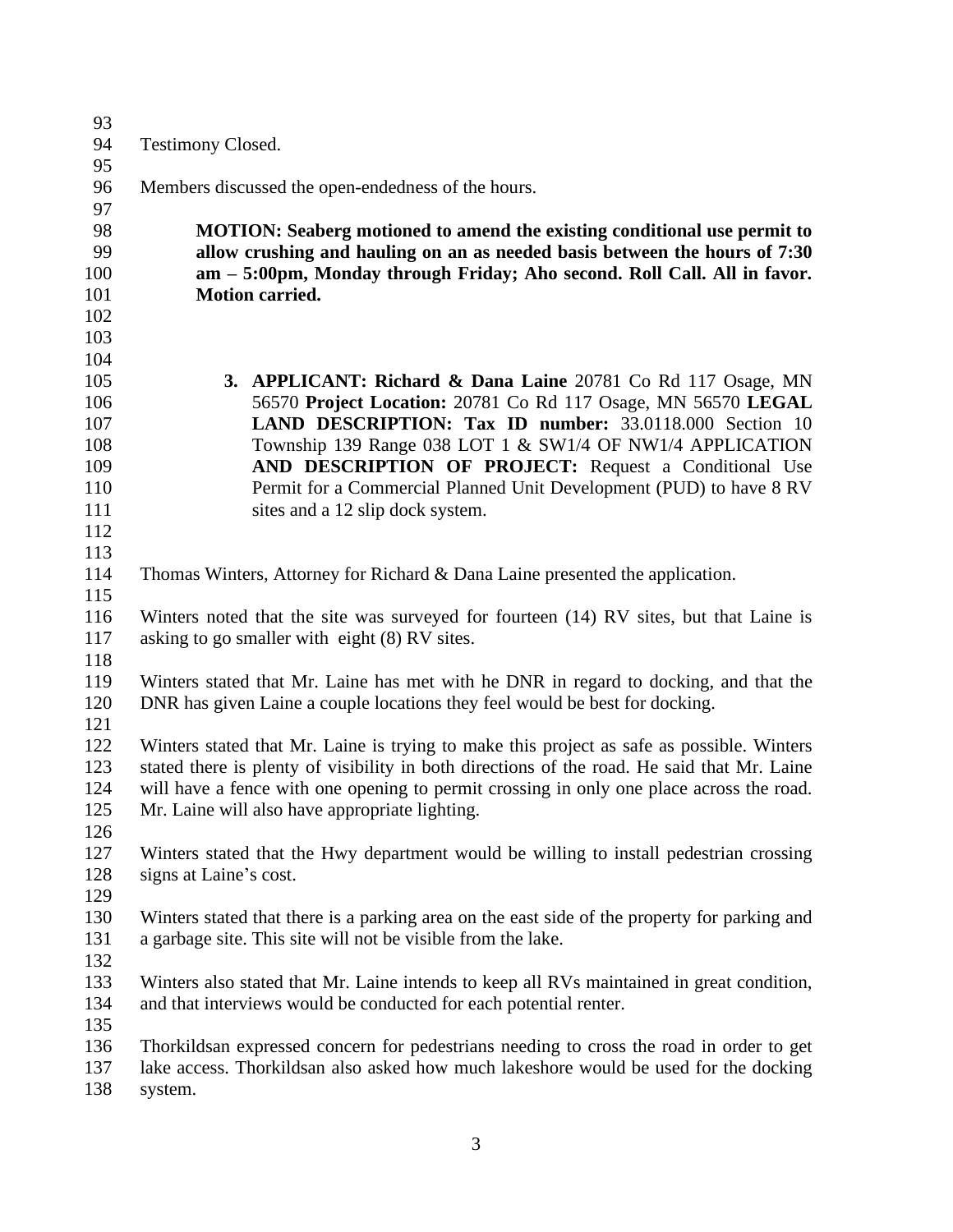- Winters stated it would be whatever the DNR would allow and permit.
- 

 Blomseth stated the DNR has approved docking on the lake, and that Laine's are open to changing the docking plan to accommodate all DNR requests.

 Winters commented regarding pedestrian safety and stated that there are many roads that are much more dangerous, but that this road does need clarification as to the speed limit, because there are conflicting signs posted. Winters reiterated that Laine is willing to pay for pedestrian signs.

 Skalin asked if one speed limit sign was regulatory and the other advisory. Winters confirmed. Skalin stated they should speak with the Hwy department to correct that to be either regulatory or both advisory.

- 
- Testimony was opened to the Audience.
- 

 Deb Nerud, neighbor and President of Toad Lake association, spoke in opposition to the application.

 Nerud stated that Bambi's resort has an area for patrons once they cross the road, but that Ly-Nee would not have a place for people to park once they crossed the road. Nerud, is concerned that this would result in cars and golf carts parked on the road. She feels there should be no parking signs along there.

 Nerud stated that nothing has changed regarding safety since the last time this application was presented.

- 
- Roger Ball, neighbor, spoke in opposition to the application.
- 

 Ball commented that had this proposal been in place when they were house hunting that they would have looked elsewhere to purchase a home. Ball is concerned about the effect an RV campground may have on property values and stated that he would rather see four new family homes be built as opposed to an 8 RV Campground.

 Clark Lee, neighbor, spoke online and asked that Vareberg would read his letter opposing the campground into the record after everyone else speaks.

- Rick Lien, neighbor, spoke in opposition to the application.
- 

- Lien asked about the docking area.
- 
- Blomseth clarified that docking will be whatever the DNR approves.
- Lien asked where the opening in the fence would be located.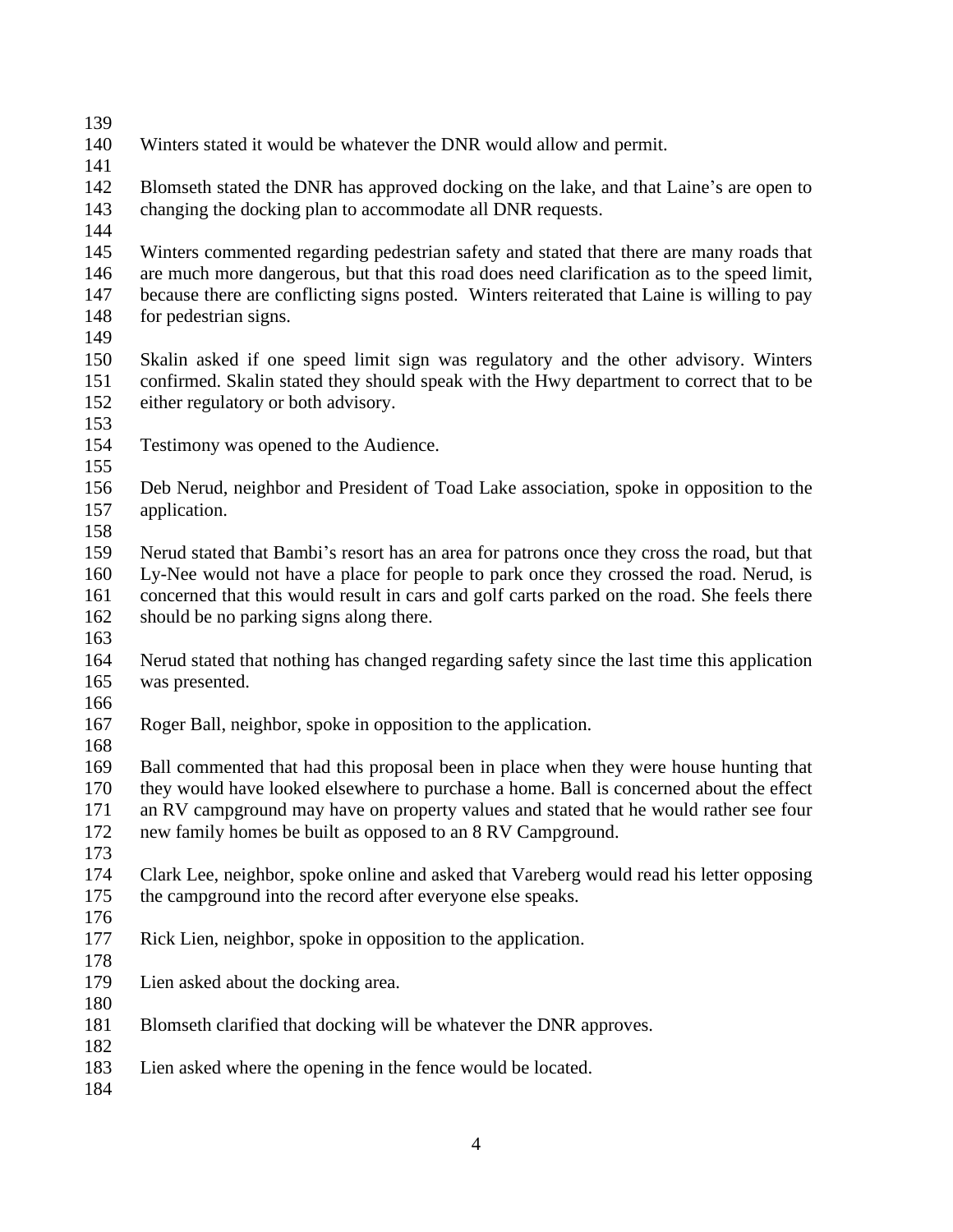Blomseth stated the opening would coincide with where the DNR would allow dock placement.

- 
- Lien also expressed his concern for pedestrians in regards to road safety.
- 
- Yvonne Kangas, neighbor, spoke online in opposition to the application.
- 

 Kangas emphasized the safety issues in regard to the road. Kangas stated that road visibility may be good this time of year, but that in the summer, foliage on the trees blocks views of cars.

 Kangas stated that she has almost been hit walking many times, and that there is no room on the lake side to both stand and be safe. Kangas said she is concerned it will be too noisy from golf carts and ATV's.

- 
- Lori Mitchell, neighbor, spoke online in opposition to the application.
- 

 Mitchell stated that she wanted to share her objection for the third time in regard to the proposed RV park. Mitchell is concerned about effects on the lake, and that if this application is approved, it will only open up the door for Mr. Laine to come back again to request more sites.

 Terri Ball, neighbor, spoke in opposition to the application. Ball stated that if they had known about this proposal when they were house hunting that they wouldn't have moved to Toad Lake. Ball also stated her concern about potential effects on depreciation. 

- Vareberg read into record a letter opposing the application from Clark Lee.
- 

Vareberg read into record a letter opposing the application from Barb and Bill Franke.

Vareberg read into record a letter opposing the application from Al and Julie Neske.

 Vareberg read into record a letter opposing the application from Arlen and Yvonne Kangas.

 Vareberg read into record a letter opposing the application from Michele and Terry Sabby

 Vareberg read into record a letter opposing the application from Perry and Theresa Krieger

Vareberg read into record a letter from Rodger Hemphill – DNR Area Hydrologist.

- Clark Lee, neighbor, spoke online in opposition to the application.
- 

Lee stated that the DNR has not approved any dockage.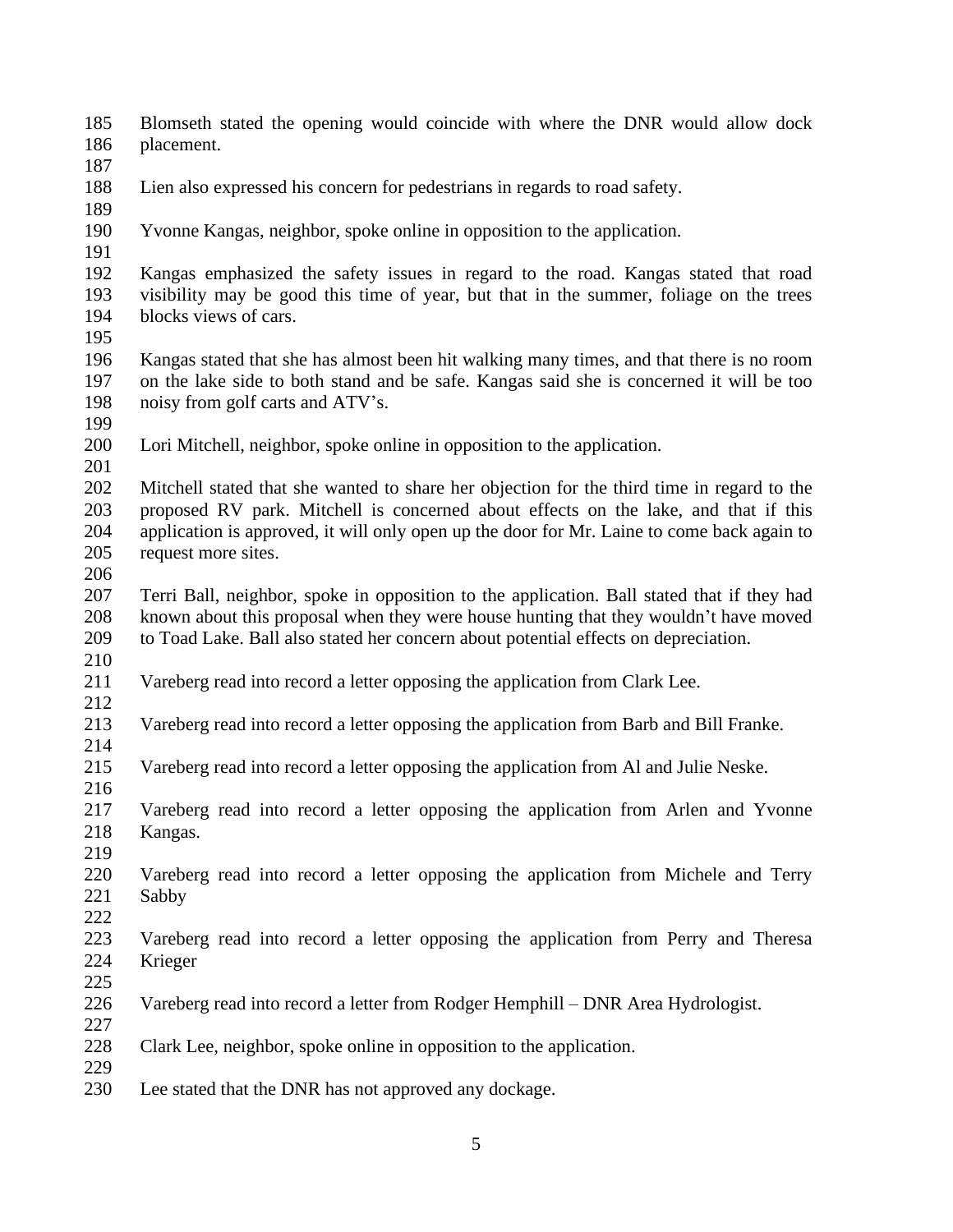| 231 |                                                                                            |
|-----|--------------------------------------------------------------------------------------------|
| 232 | Lee says he spoke with Sheriff Glander who told him there cannot be pedestrian             |
| 233 | crossings on that road like there is in town. Lee stated he was told there could be a sign |
|     |                                                                                            |
| 234 | that says, "Pedestrians may be Crossing", or a caution sign regarding pedestrians. Lee     |
| 235 | expressed his concern for the conflicting speed signs, and safety regarding pedestrians.   |
| 236 |                                                                                            |
| 237 | Winters addressed the safety concerns. Winters also stated that there is no evidence to    |
| 238 | show that the RV Campground would negatively effect surrounding property taxes.            |
| 239 |                                                                                            |
| 240 | Winters stated that while neighbors have safety concerns about the road, why should Mr.    |
| 241 | Laine be punished for the actions of other drivers.                                        |
| 242 |                                                                                            |
| 243 | Winters reiterated that Mr. Laine is open to any conditions the County would be willing    |
| 244 | to put into place in order to approve the campground.                                      |
| 245 |                                                                                            |
| 246 | Richard Laine spoke briefly to express his desire for this campground to be approved.      |
| 247 |                                                                                            |
| 248 | Thorkildson stated that he cannot support this application. He stated he is fine with the  |
| 249 | campground itself, but not with the lake access portion of the request.                    |
| 250 |                                                                                            |
| 251 |                                                                                            |
| 252 | MOTION: Thorkildson made a motion to deny the application based on the                     |
| 253 | following criteria:                                                                        |
| 254 |                                                                                            |
| 255 |                                                                                            |
| 256 | 1. Effect on surrounding property. That the conditional use will not harm the              |
| 257 | use and enjoyment of other property in the immediate vicinity for the purposes             |
| 258 | already permitted, nor substantially diminish or impair property values within             |
| 259 | the immediate vicinity.                                                                    |
| 260 | The area is predominately residential in the immediate vicinity, adding a                  |
| 261 | commercial business to the area will be detrimental for reasons described below            |
| 262 | such as traffic, noise, and dust. Noise and dust is inevitable with additional traffic on  |
| 263 | Co Rd 117 and the increase in seasonal campground residents and their guests.              |
| 264 |                                                                                            |
| 265 |                                                                                            |
| 266 | 2. Effect on orderly, consistent development. That establishing the conditional            |
| 267 | use will not impede the normal, orderly development and improvement of                     |
| 268 | surrounding vacant property for uses predominant in the area.                              |
| 269 | Residential is predominant based on the use of the surrounding properties.                 |
| 270 | The PUD location was re-zoned from Agricultural to Residential by                          |
| 271 | Becker County on 12/28/2004. Placing a commercial business in the                          |
| 272 | location now, would dispute the County decision from 2004. Mixing a                        |
| 273 | commercial business with a residential neighborhood will create negative                   |
| 274 | effects on orderly and consistent development due to the difference in                     |
| 275 | normal levels of noise, odors, lighting, fumes and other elements. Districts               |
| 276 | are to remain separate and not mix.                                                        |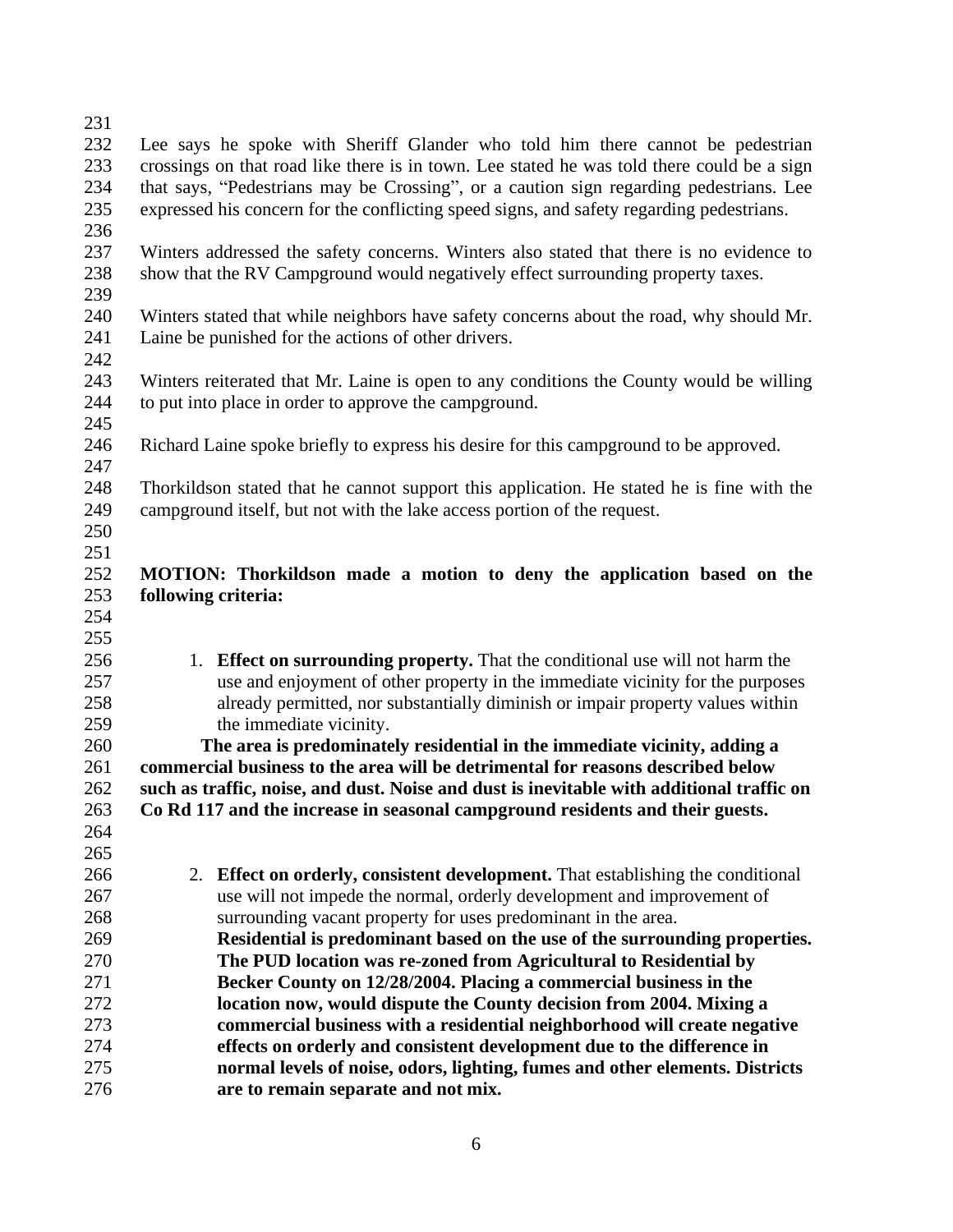| 278<br>279<br>Adequate facilities. That adequate utilities, access roads, drainage and other<br>3.<br>280<br>necessary facilities have been or are being provided.<br>281<br>282<br>4. Adequate parking. That adequate measures have been or will be taken to<br>283<br>provide sufficient off-street parking and loading space to serve the proposed<br>284<br>5. Not a nuisance. That adequate measures have been or will be taken to prevent<br>285<br>or control offensive odor, fumes, dust, noise and vibration, so none of these<br>286<br>will constitute a nuisance, and to control lighted signs and other lights so that<br>287<br>no disturbance to neighboring properties will result.<br>288<br>289<br>The commission believes the added traffic and campground occupants<br>290<br>will produce noise and dust beyond a reasonable level. The noise and dust<br>291<br>will be produced by and not limited too: vehicles, golf carts, pets, and<br>292<br>music.<br>293<br>294<br>6. Additional criteria for shoreland areas. In Shoreland areas, it shall be found<br>295<br>that adequate measures have been or will be taken to assure that:<br>296<br>a. Pollution. Soil erosion or other possible pollution of public waters will<br>297<br>be prevented, both during and after construction<br>298<br>299<br>300<br>b. View from public waters. That the visibility of structures and other<br>301<br>facilities as viewed from public waters will be limited;<br>302<br>303<br>Vegetation is scarce on the site and it is of the Commissions to<br>304<br>believe the view from public waters would be abrupt and easily<br>305<br>visible.<br>306<br>307<br>308<br>c. <b>Adequate utilities.</b> That the site is adequate for water supply and on-<br>309<br>site sewage treatment; and<br>310<br>311<br>312<br><b>Watercraft.</b> That the types, uses, and number of watercrafts that the project will<br>313<br>generate can be safely accommodated.<br>314<br>315<br><b>AND</b><br>316<br>317<br>Criteria for evaluation of commercial/transient MUD conditional use applications.<br>318<br>Before recommending the approval of the preliminary development plan and conditional<br>319<br>use permit for a<br>320<br>commercial/transient MUD, the Planning Commission shall find that all of the following<br>criteria are satisfied: | 277 |  |
|----------------------------------------------------------------------------------------------------------------------------------------------------------------------------------------------------------------------------------------------------------------------------------------------------------------------------------------------------------------------------------------------------------------------------------------------------------------------------------------------------------------------------------------------------------------------------------------------------------------------------------------------------------------------------------------------------------------------------------------------------------------------------------------------------------------------------------------------------------------------------------------------------------------------------------------------------------------------------------------------------------------------------------------------------------------------------------------------------------------------------------------------------------------------------------------------------------------------------------------------------------------------------------------------------------------------------------------------------------------------------------------------------------------------------------------------------------------------------------------------------------------------------------------------------------------------------------------------------------------------------------------------------------------------------------------------------------------------------------------------------------------------------------------------------------------------------------------------------------------------------------------------------------------------------------------------------------------------------------------------------------------------------------------------------------------------------------------------------------------------------------------------------------------------------------------------------------------------------------------------------------------------------------------------------------------------------------------------------------------------|-----|--|
|                                                                                                                                                                                                                                                                                                                                                                                                                                                                                                                                                                                                                                                                                                                                                                                                                                                                                                                                                                                                                                                                                                                                                                                                                                                                                                                                                                                                                                                                                                                                                                                                                                                                                                                                                                                                                                                                                                                                                                                                                                                                                                                                                                                                                                                                                                                                                                      |     |  |
|                                                                                                                                                                                                                                                                                                                                                                                                                                                                                                                                                                                                                                                                                                                                                                                                                                                                                                                                                                                                                                                                                                                                                                                                                                                                                                                                                                                                                                                                                                                                                                                                                                                                                                                                                                                                                                                                                                                                                                                                                                                                                                                                                                                                                                                                                                                                                                      |     |  |
|                                                                                                                                                                                                                                                                                                                                                                                                                                                                                                                                                                                                                                                                                                                                                                                                                                                                                                                                                                                                                                                                                                                                                                                                                                                                                                                                                                                                                                                                                                                                                                                                                                                                                                                                                                                                                                                                                                                                                                                                                                                                                                                                                                                                                                                                                                                                                                      |     |  |
|                                                                                                                                                                                                                                                                                                                                                                                                                                                                                                                                                                                                                                                                                                                                                                                                                                                                                                                                                                                                                                                                                                                                                                                                                                                                                                                                                                                                                                                                                                                                                                                                                                                                                                                                                                                                                                                                                                                                                                                                                                                                                                                                                                                                                                                                                                                                                                      |     |  |
|                                                                                                                                                                                                                                                                                                                                                                                                                                                                                                                                                                                                                                                                                                                                                                                                                                                                                                                                                                                                                                                                                                                                                                                                                                                                                                                                                                                                                                                                                                                                                                                                                                                                                                                                                                                                                                                                                                                                                                                                                                                                                                                                                                                                                                                                                                                                                                      |     |  |
|                                                                                                                                                                                                                                                                                                                                                                                                                                                                                                                                                                                                                                                                                                                                                                                                                                                                                                                                                                                                                                                                                                                                                                                                                                                                                                                                                                                                                                                                                                                                                                                                                                                                                                                                                                                                                                                                                                                                                                                                                                                                                                                                                                                                                                                                                                                                                                      |     |  |
|                                                                                                                                                                                                                                                                                                                                                                                                                                                                                                                                                                                                                                                                                                                                                                                                                                                                                                                                                                                                                                                                                                                                                                                                                                                                                                                                                                                                                                                                                                                                                                                                                                                                                                                                                                                                                                                                                                                                                                                                                                                                                                                                                                                                                                                                                                                                                                      |     |  |
|                                                                                                                                                                                                                                                                                                                                                                                                                                                                                                                                                                                                                                                                                                                                                                                                                                                                                                                                                                                                                                                                                                                                                                                                                                                                                                                                                                                                                                                                                                                                                                                                                                                                                                                                                                                                                                                                                                                                                                                                                                                                                                                                                                                                                                                                                                                                                                      |     |  |
|                                                                                                                                                                                                                                                                                                                                                                                                                                                                                                                                                                                                                                                                                                                                                                                                                                                                                                                                                                                                                                                                                                                                                                                                                                                                                                                                                                                                                                                                                                                                                                                                                                                                                                                                                                                                                                                                                                                                                                                                                                                                                                                                                                                                                                                                                                                                                                      |     |  |
|                                                                                                                                                                                                                                                                                                                                                                                                                                                                                                                                                                                                                                                                                                                                                                                                                                                                                                                                                                                                                                                                                                                                                                                                                                                                                                                                                                                                                                                                                                                                                                                                                                                                                                                                                                                                                                                                                                                                                                                                                                                                                                                                                                                                                                                                                                                                                                      |     |  |
|                                                                                                                                                                                                                                                                                                                                                                                                                                                                                                                                                                                                                                                                                                                                                                                                                                                                                                                                                                                                                                                                                                                                                                                                                                                                                                                                                                                                                                                                                                                                                                                                                                                                                                                                                                                                                                                                                                                                                                                                                                                                                                                                                                                                                                                                                                                                                                      |     |  |
|                                                                                                                                                                                                                                                                                                                                                                                                                                                                                                                                                                                                                                                                                                                                                                                                                                                                                                                                                                                                                                                                                                                                                                                                                                                                                                                                                                                                                                                                                                                                                                                                                                                                                                                                                                                                                                                                                                                                                                                                                                                                                                                                                                                                                                                                                                                                                                      |     |  |
|                                                                                                                                                                                                                                                                                                                                                                                                                                                                                                                                                                                                                                                                                                                                                                                                                                                                                                                                                                                                                                                                                                                                                                                                                                                                                                                                                                                                                                                                                                                                                                                                                                                                                                                                                                                                                                                                                                                                                                                                                                                                                                                                                                                                                                                                                                                                                                      |     |  |
|                                                                                                                                                                                                                                                                                                                                                                                                                                                                                                                                                                                                                                                                                                                                                                                                                                                                                                                                                                                                                                                                                                                                                                                                                                                                                                                                                                                                                                                                                                                                                                                                                                                                                                                                                                                                                                                                                                                                                                                                                                                                                                                                                                                                                                                                                                                                                                      |     |  |
|                                                                                                                                                                                                                                                                                                                                                                                                                                                                                                                                                                                                                                                                                                                                                                                                                                                                                                                                                                                                                                                                                                                                                                                                                                                                                                                                                                                                                                                                                                                                                                                                                                                                                                                                                                                                                                                                                                                                                                                                                                                                                                                                                                                                                                                                                                                                                                      |     |  |
|                                                                                                                                                                                                                                                                                                                                                                                                                                                                                                                                                                                                                                                                                                                                                                                                                                                                                                                                                                                                                                                                                                                                                                                                                                                                                                                                                                                                                                                                                                                                                                                                                                                                                                                                                                                                                                                                                                                                                                                                                                                                                                                                                                                                                                                                                                                                                                      |     |  |
|                                                                                                                                                                                                                                                                                                                                                                                                                                                                                                                                                                                                                                                                                                                                                                                                                                                                                                                                                                                                                                                                                                                                                                                                                                                                                                                                                                                                                                                                                                                                                                                                                                                                                                                                                                                                                                                                                                                                                                                                                                                                                                                                                                                                                                                                                                                                                                      |     |  |
|                                                                                                                                                                                                                                                                                                                                                                                                                                                                                                                                                                                                                                                                                                                                                                                                                                                                                                                                                                                                                                                                                                                                                                                                                                                                                                                                                                                                                                                                                                                                                                                                                                                                                                                                                                                                                                                                                                                                                                                                                                                                                                                                                                                                                                                                                                                                                                      |     |  |
|                                                                                                                                                                                                                                                                                                                                                                                                                                                                                                                                                                                                                                                                                                                                                                                                                                                                                                                                                                                                                                                                                                                                                                                                                                                                                                                                                                                                                                                                                                                                                                                                                                                                                                                                                                                                                                                                                                                                                                                                                                                                                                                                                                                                                                                                                                                                                                      |     |  |
|                                                                                                                                                                                                                                                                                                                                                                                                                                                                                                                                                                                                                                                                                                                                                                                                                                                                                                                                                                                                                                                                                                                                                                                                                                                                                                                                                                                                                                                                                                                                                                                                                                                                                                                                                                                                                                                                                                                                                                                                                                                                                                                                                                                                                                                                                                                                                                      |     |  |
|                                                                                                                                                                                                                                                                                                                                                                                                                                                                                                                                                                                                                                                                                                                                                                                                                                                                                                                                                                                                                                                                                                                                                                                                                                                                                                                                                                                                                                                                                                                                                                                                                                                                                                                                                                                                                                                                                                                                                                                                                                                                                                                                                                                                                                                                                                                                                                      |     |  |
|                                                                                                                                                                                                                                                                                                                                                                                                                                                                                                                                                                                                                                                                                                                                                                                                                                                                                                                                                                                                                                                                                                                                                                                                                                                                                                                                                                                                                                                                                                                                                                                                                                                                                                                                                                                                                                                                                                                                                                                                                                                                                                                                                                                                                                                                                                                                                                      |     |  |
|                                                                                                                                                                                                                                                                                                                                                                                                                                                                                                                                                                                                                                                                                                                                                                                                                                                                                                                                                                                                                                                                                                                                                                                                                                                                                                                                                                                                                                                                                                                                                                                                                                                                                                                                                                                                                                                                                                                                                                                                                                                                                                                                                                                                                                                                                                                                                                      |     |  |
|                                                                                                                                                                                                                                                                                                                                                                                                                                                                                                                                                                                                                                                                                                                                                                                                                                                                                                                                                                                                                                                                                                                                                                                                                                                                                                                                                                                                                                                                                                                                                                                                                                                                                                                                                                                                                                                                                                                                                                                                                                                                                                                                                                                                                                                                                                                                                                      |     |  |
|                                                                                                                                                                                                                                                                                                                                                                                                                                                                                                                                                                                                                                                                                                                                                                                                                                                                                                                                                                                                                                                                                                                                                                                                                                                                                                                                                                                                                                                                                                                                                                                                                                                                                                                                                                                                                                                                                                                                                                                                                                                                                                                                                                                                                                                                                                                                                                      |     |  |
|                                                                                                                                                                                                                                                                                                                                                                                                                                                                                                                                                                                                                                                                                                                                                                                                                                                                                                                                                                                                                                                                                                                                                                                                                                                                                                                                                                                                                                                                                                                                                                                                                                                                                                                                                                                                                                                                                                                                                                                                                                                                                                                                                                                                                                                                                                                                                                      |     |  |
|                                                                                                                                                                                                                                                                                                                                                                                                                                                                                                                                                                                                                                                                                                                                                                                                                                                                                                                                                                                                                                                                                                                                                                                                                                                                                                                                                                                                                                                                                                                                                                                                                                                                                                                                                                                                                                                                                                                                                                                                                                                                                                                                                                                                                                                                                                                                                                      |     |  |
|                                                                                                                                                                                                                                                                                                                                                                                                                                                                                                                                                                                                                                                                                                                                                                                                                                                                                                                                                                                                                                                                                                                                                                                                                                                                                                                                                                                                                                                                                                                                                                                                                                                                                                                                                                                                                                                                                                                                                                                                                                                                                                                                                                                                                                                                                                                                                                      |     |  |
|                                                                                                                                                                                                                                                                                                                                                                                                                                                                                                                                                                                                                                                                                                                                                                                                                                                                                                                                                                                                                                                                                                                                                                                                                                                                                                                                                                                                                                                                                                                                                                                                                                                                                                                                                                                                                                                                                                                                                                                                                                                                                                                                                                                                                                                                                                                                                                      |     |  |
|                                                                                                                                                                                                                                                                                                                                                                                                                                                                                                                                                                                                                                                                                                                                                                                                                                                                                                                                                                                                                                                                                                                                                                                                                                                                                                                                                                                                                                                                                                                                                                                                                                                                                                                                                                                                                                                                                                                                                                                                                                                                                                                                                                                                                                                                                                                                                                      |     |  |
|                                                                                                                                                                                                                                                                                                                                                                                                                                                                                                                                                                                                                                                                                                                                                                                                                                                                                                                                                                                                                                                                                                                                                                                                                                                                                                                                                                                                                                                                                                                                                                                                                                                                                                                                                                                                                                                                                                                                                                                                                                                                                                                                                                                                                                                                                                                                                                      |     |  |
|                                                                                                                                                                                                                                                                                                                                                                                                                                                                                                                                                                                                                                                                                                                                                                                                                                                                                                                                                                                                                                                                                                                                                                                                                                                                                                                                                                                                                                                                                                                                                                                                                                                                                                                                                                                                                                                                                                                                                                                                                                                                                                                                                                                                                                                                                                                                                                      |     |  |
|                                                                                                                                                                                                                                                                                                                                                                                                                                                                                                                                                                                                                                                                                                                                                                                                                                                                                                                                                                                                                                                                                                                                                                                                                                                                                                                                                                                                                                                                                                                                                                                                                                                                                                                                                                                                                                                                                                                                                                                                                                                                                                                                                                                                                                                                                                                                                                      |     |  |
|                                                                                                                                                                                                                                                                                                                                                                                                                                                                                                                                                                                                                                                                                                                                                                                                                                                                                                                                                                                                                                                                                                                                                                                                                                                                                                                                                                                                                                                                                                                                                                                                                                                                                                                                                                                                                                                                                                                                                                                                                                                                                                                                                                                                                                                                                                                                                                      |     |  |
|                                                                                                                                                                                                                                                                                                                                                                                                                                                                                                                                                                                                                                                                                                                                                                                                                                                                                                                                                                                                                                                                                                                                                                                                                                                                                                                                                                                                                                                                                                                                                                                                                                                                                                                                                                                                                                                                                                                                                                                                                                                                                                                                                                                                                                                                                                                                                                      |     |  |
|                                                                                                                                                                                                                                                                                                                                                                                                                                                                                                                                                                                                                                                                                                                                                                                                                                                                                                                                                                                                                                                                                                                                                                                                                                                                                                                                                                                                                                                                                                                                                                                                                                                                                                                                                                                                                                                                                                                                                                                                                                                                                                                                                                                                                                                                                                                                                                      |     |  |
|                                                                                                                                                                                                                                                                                                                                                                                                                                                                                                                                                                                                                                                                                                                                                                                                                                                                                                                                                                                                                                                                                                                                                                                                                                                                                                                                                                                                                                                                                                                                                                                                                                                                                                                                                                                                                                                                                                                                                                                                                                                                                                                                                                                                                                                                                                                                                                      |     |  |
|                                                                                                                                                                                                                                                                                                                                                                                                                                                                                                                                                                                                                                                                                                                                                                                                                                                                                                                                                                                                                                                                                                                                                                                                                                                                                                                                                                                                                                                                                                                                                                                                                                                                                                                                                                                                                                                                                                                                                                                                                                                                                                                                                                                                                                                                                                                                                                      |     |  |
|                                                                                                                                                                                                                                                                                                                                                                                                                                                                                                                                                                                                                                                                                                                                                                                                                                                                                                                                                                                                                                                                                                                                                                                                                                                                                                                                                                                                                                                                                                                                                                                                                                                                                                                                                                                                                                                                                                                                                                                                                                                                                                                                                                                                                                                                                                                                                                      |     |  |
|                                                                                                                                                                                                                                                                                                                                                                                                                                                                                                                                                                                                                                                                                                                                                                                                                                                                                                                                                                                                                                                                                                                                                                                                                                                                                                                                                                                                                                                                                                                                                                                                                                                                                                                                                                                                                                                                                                                                                                                                                                                                                                                                                                                                                                                                                                                                                                      |     |  |
|                                                                                                                                                                                                                                                                                                                                                                                                                                                                                                                                                                                                                                                                                                                                                                                                                                                                                                                                                                                                                                                                                                                                                                                                                                                                                                                                                                                                                                                                                                                                                                                                                                                                                                                                                                                                                                                                                                                                                                                                                                                                                                                                                                                                                                                                                                                                                                      |     |  |
|                                                                                                                                                                                                                                                                                                                                                                                                                                                                                                                                                                                                                                                                                                                                                                                                                                                                                                                                                                                                                                                                                                                                                                                                                                                                                                                                                                                                                                                                                                                                                                                                                                                                                                                                                                                                                                                                                                                                                                                                                                                                                                                                                                                                                                                                                                                                                                      |     |  |
|                                                                                                                                                                                                                                                                                                                                                                                                                                                                                                                                                                                                                                                                                                                                                                                                                                                                                                                                                                                                                                                                                                                                                                                                                                                                                                                                                                                                                                                                                                                                                                                                                                                                                                                                                                                                                                                                                                                                                                                                                                                                                                                                                                                                                                                                                                                                                                      |     |  |
|                                                                                                                                                                                                                                                                                                                                                                                                                                                                                                                                                                                                                                                                                                                                                                                                                                                                                                                                                                                                                                                                                                                                                                                                                                                                                                                                                                                                                                                                                                                                                                                                                                                                                                                                                                                                                                                                                                                                                                                                                                                                                                                                                                                                                                                                                                                                                                      |     |  |
|                                                                                                                                                                                                                                                                                                                                                                                                                                                                                                                                                                                                                                                                                                                                                                                                                                                                                                                                                                                                                                                                                                                                                                                                                                                                                                                                                                                                                                                                                                                                                                                                                                                                                                                                                                                                                                                                                                                                                                                                                                                                                                                                                                                                                                                                                                                                                                      |     |  |
|                                                                                                                                                                                                                                                                                                                                                                                                                                                                                                                                                                                                                                                                                                                                                                                                                                                                                                                                                                                                                                                                                                                                                                                                                                                                                                                                                                                                                                                                                                                                                                                                                                                                                                                                                                                                                                                                                                                                                                                                                                                                                                                                                                                                                                                                                                                                                                      | 321 |  |